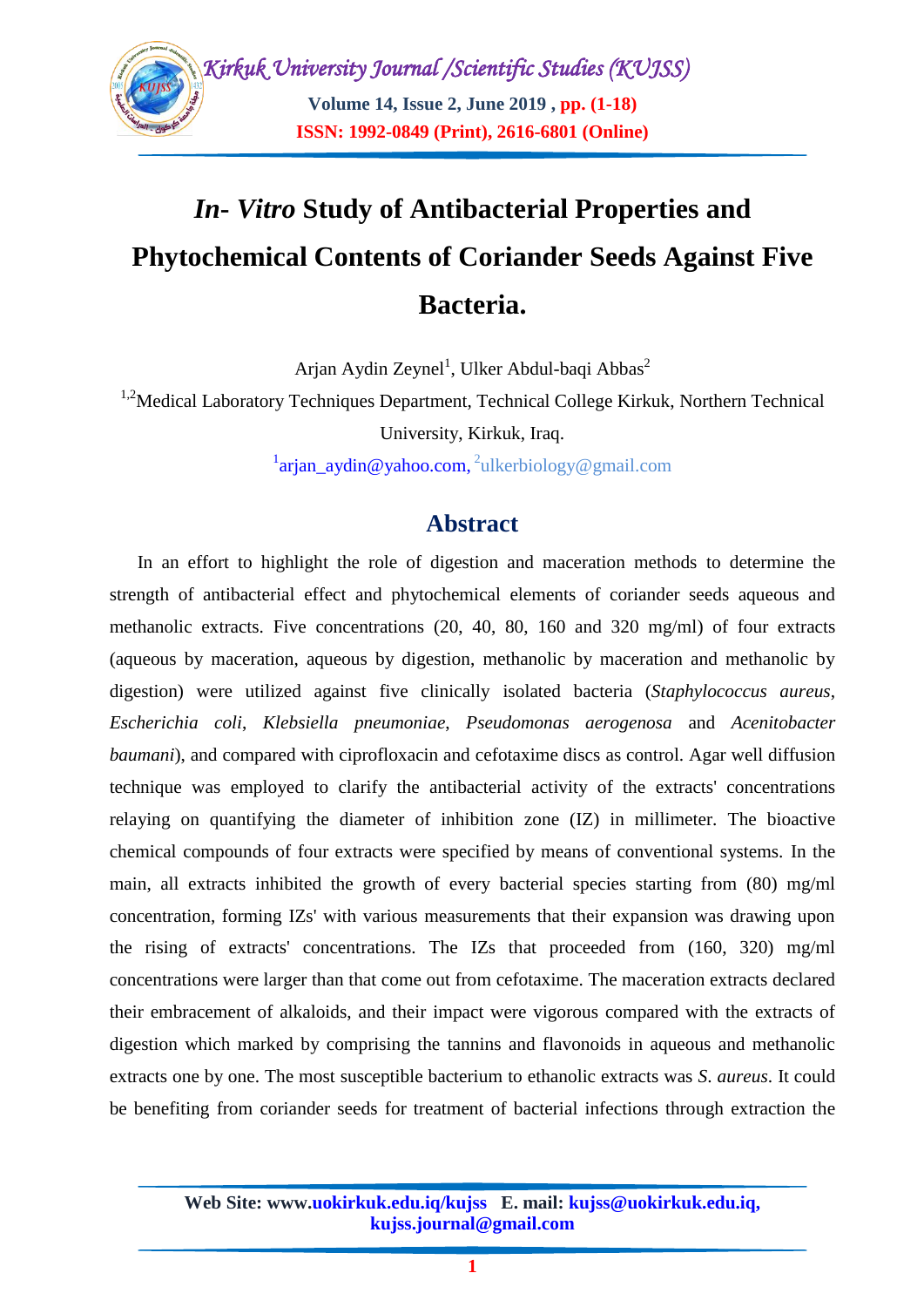

best active phytoconstituents by using both of suitable extraction technique and solvents together.

**Keywords:** Coriander seeds, Antibacterial, Phytohemical.

**DOI: http://doi.org/10.32894/kujss.2019.14.2.1**

**في الزجاج دراسة خصائص مضاد الجراثيم و المحتويات الكيميائية النباتية لبذور الكزبرة تجاه خمسة جراثيم**

> ارجان ايدين زينل`، ئولكر عبدالباقي عباس<sup>٬</sup> قسم تقنيات المختبرات الطبية، الكلية التقنية كركوك، الجامعة التقنية الشمالية، كركوك، العراق.  $^{2,1}\,$ <sup>1</sup>[arjan\\_aydin@yahoo.com,](mailto:arjan_aydin@yahoo.com)<sup>2</sup>ulkerbiology@gmail.com

## ا**لملخص** ،

بهدف القاء الضوء عمى دور طريقتي التنقيع و الهضم نحو تحديد قوة مفعول مضاد الجراثيم و العناصر الكيميائية النباتية للمستخلص المائي و الميثانولي لبذور الكزبرة. استخدمت خمسة تراكيز mg/ ml (20, 00, 00, 00, 320) للمستخلصات الاربعة (المائي بالتنقيع، المائي بالهضم، الميثانولي بالتنقيع، الميثانولي بالهضم) تجاه خمسة جراثيم معزولة سريريا و *Pseudomonas aerogenosa*,*Klebsiella pneumoniae* ,*Escherichia coli* ,*Staphylococcus aureus*( *baumani*<sup>i</sup> *Acenitobacter* )و تمت المقارنة مع اقراص ciprofloxacin و cefotaxime كسيطرة. استعممت تقنية انتشار حفر الاغرة (الهلام) لتوضيح الفاعلية المضادة للجراثيم لتراكيز المستخلصات من خلال قياس احزمة التثبيط بالملمتر . وقد عينت المركبات الكيميائية الفعالة حيويا للمستخلصات الاربعة من خلال الطرق المألوفة. على العموم، جميع المستخلصات ثبطت نمو كل انواع الجراثيم ابتداء من تركيز ml/mg) 02(، مشكمة احزمة تثبيط ذات قياسات مختمفة و التي كانت اتساعها مستندة الى ارتفاع تراكيز المستخلصات. ان احزمة التثبيط اللتي نشات من التركيزين mg/ ml (320 ,160 كانت اكبر من تلك التي برزت من cefotaxime. اظهرت مستخلصات التنقيع تضمنها القلويدات، و كانت تأثيرهن قوية مقارنة مع مستخمصات الهضم التي تميزت باشتمالها عمى التنينات و الفالفينودات في مستخمصي المائي و الميثانولي عمى التوالي. اكثر الجراثيم حساسية لمستخمصات الميثانول كانت *aureus* .*S*. من الممكن االنتفاع من بذور الكزبرة في عالج االصابات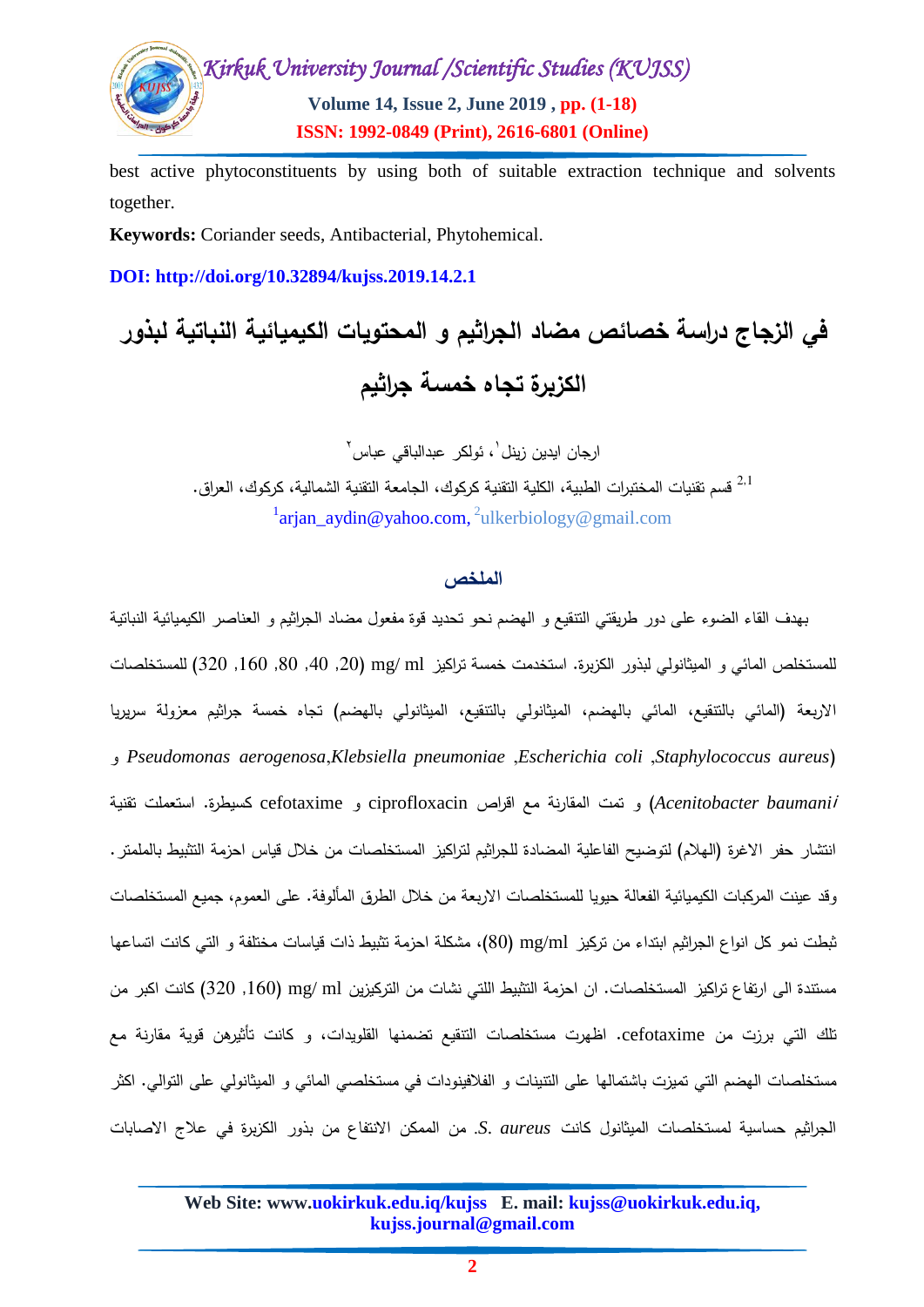

الجرثومية من خالل استخالص المكونات الكيميائية النباتية االفضل تأثيرا باستخدام كال من تقنية االستخالص و المذيبات المناسبتين معا.

**الكممات الدالة**: بذور الكزبرة، مضاد الجراثيم، كيميائية نباتية.

#### **DOI: http://doi.org/10.32894/kujss.2019.14.2.1**

# **1. Introduction:**

Multidrug resistant bacteria can distribute in human society, has significant risk on popular hygiene and must be controlled immediately and firmly [1]. It is essential urgently to develop very unique treatment plans and seek for new antibacterial medications that are further efficacious and has capacity to stand up seriously and persistently opposing to strategies of bacterial resistance [2]. In the present time, the real benefits such as plentiful experimental practices and existence of distinctive variety of chemical elements that possess biological properties are recorded from employing of natural products and indigenous medicine to frame modern remedies [3], especially detection of antibacterial remedies throughout persistent investigations which is considered the main basis of antibacterial work field [4].

Different plant extracts done by numerous solvents brought into view the hopeful antibacterial impact of such extracts contrary to human's pathogenic bacteria; this idea proved through number of researches [5]. The herbs contain variety phytochemicals exemplified by secondary metabolites which considered the origin of medications and can be attended as fresh antibacterial factor [6], owing to if compared with artificial antibiotics, they are harmless without side effects, efficient clinically, do not develop resistance and cheaper [7]. Coriander is a yearly herb which is belonging to carrot family (Umbelliferae) and *Coriandrum* genus. It consists of two species; the first is *C*. *sativum*, a broadly crop which is available primarily in the tropics, though the other species is *C*. *tordylium* which is recognized as uncultivated plant [8]. *C*. *sativum* is exactly named as "herb of happiness", on the strength of it looked at as one of the wonderful herbs because it consumed as spice along with herbal prescription together [9], including different employing it for different intentions for instance: in nutrition foodstuffs as flavoring material, covered commodities, brews, cosmetics, tobacco yields, perfumes, and as principal factor for curry powder [10].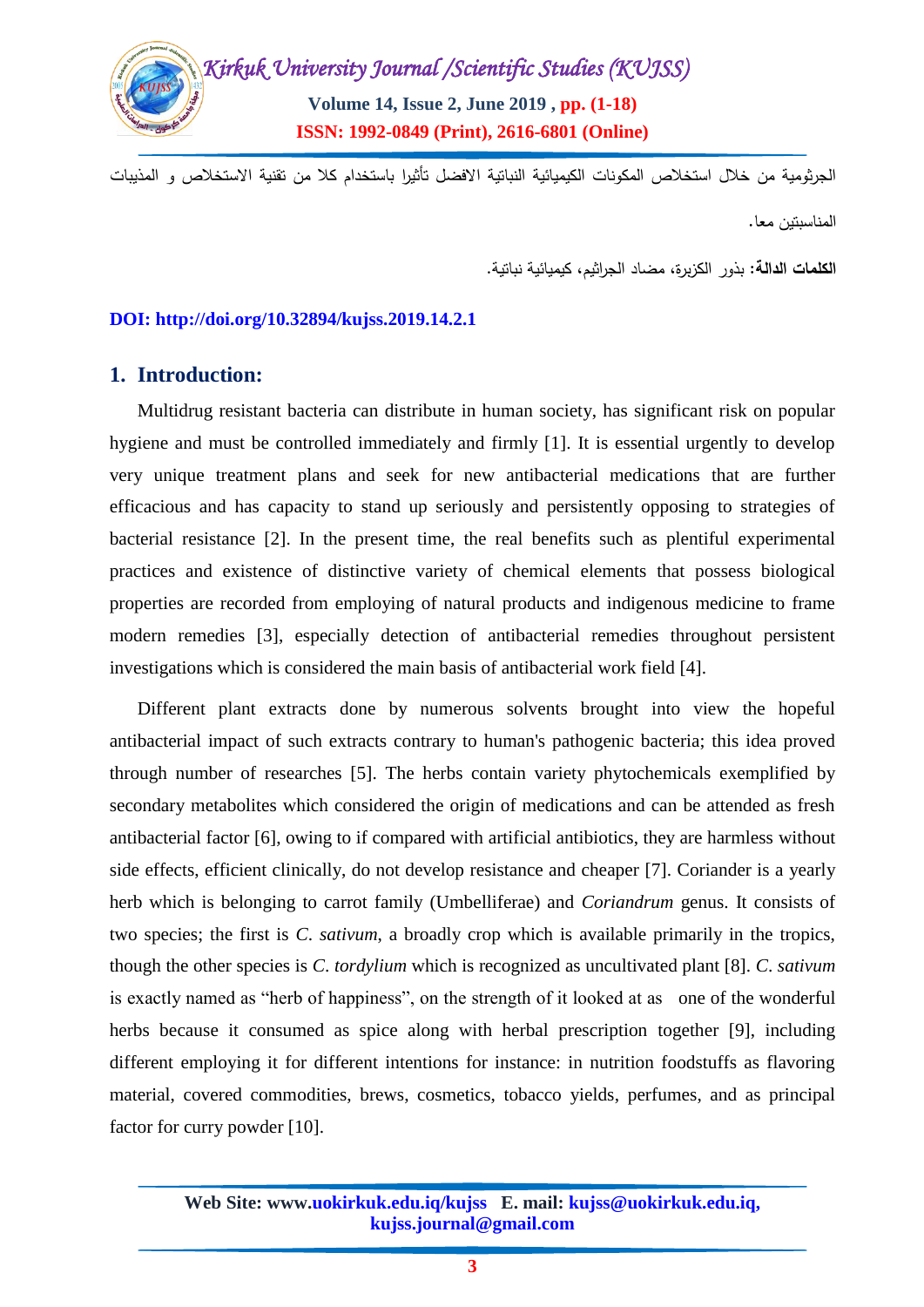

There are surveys that elucidated biological action of all segments of *Coriandrum sativum* for example fruit, flower, seeds and leaves; these action are antidiabetic, antioxidant, diuretic, antimutagenic, hypnotic, sedative, anti-convulsing, anthelmintic and antimicrobial [11], attributable to existence of different chemical constituents such as alkaloids, glycosides, reducing sugars, tannins, phenolics, flavonoids, essential oil, terpenoids, sterols and fatty acids [12].

On other hand the antibacterial potent of *C*. *sativum* has been established by several reports; the colonies of *Escherichia coli*, *Staphylococcus aureus*, *Bacillus subtilis*, *Pseudomonas aerogenosa* and *Salmonella typhi* was affected at numerous marks by stems and leaves of coriandrum extracted by four solvents (acetone, ethyl acetate, methanol and petroleum ether) as a general rule [13]. Fazeel verified the antibacterial activity of *C*. *sativum* essential oil against *P*. *aerogenosa*, *S*. *typhi*, *E*. *coli*, *Klebsiella pneumoniae* and *S*. *aureus*, the oil suppressed the culture of all prior bacteria preferable off than or nearby the antibiotics [14].

The existing research was directed to recognize whether there are variations between maceration and digestion extracts approaches employed to prepare aqueous and methanolic extracts of *C*. *sativum* seed as antibacteria against five selected bacteria *in vitro* depending on exploring the selected phytochemical ingredients of each extract.

# **2. Materials and methods:**

#### **2.1 Practiced plant:**

# **2.1.1 Plant sample:**

Coriander (*C*. *sativum*) seeds were bought from herbal merchant in Kirkuk city during august 2017, and then were delivered to laboratory technique department of Kirkuk Technical College. Taxonomic approving of the plant sample was authenticated according to conservative means. The choosing of the plant relying on its consuming as ethnic herbal medication.

#### **2.1.2 Plant treating:**

The seeds were eliminated from dirt by rinsing with distilled water. After aeration of seeds at room temperature, they were milled with electric grinder. The powdered seeds were stocked in nylon pouch at 4 °C.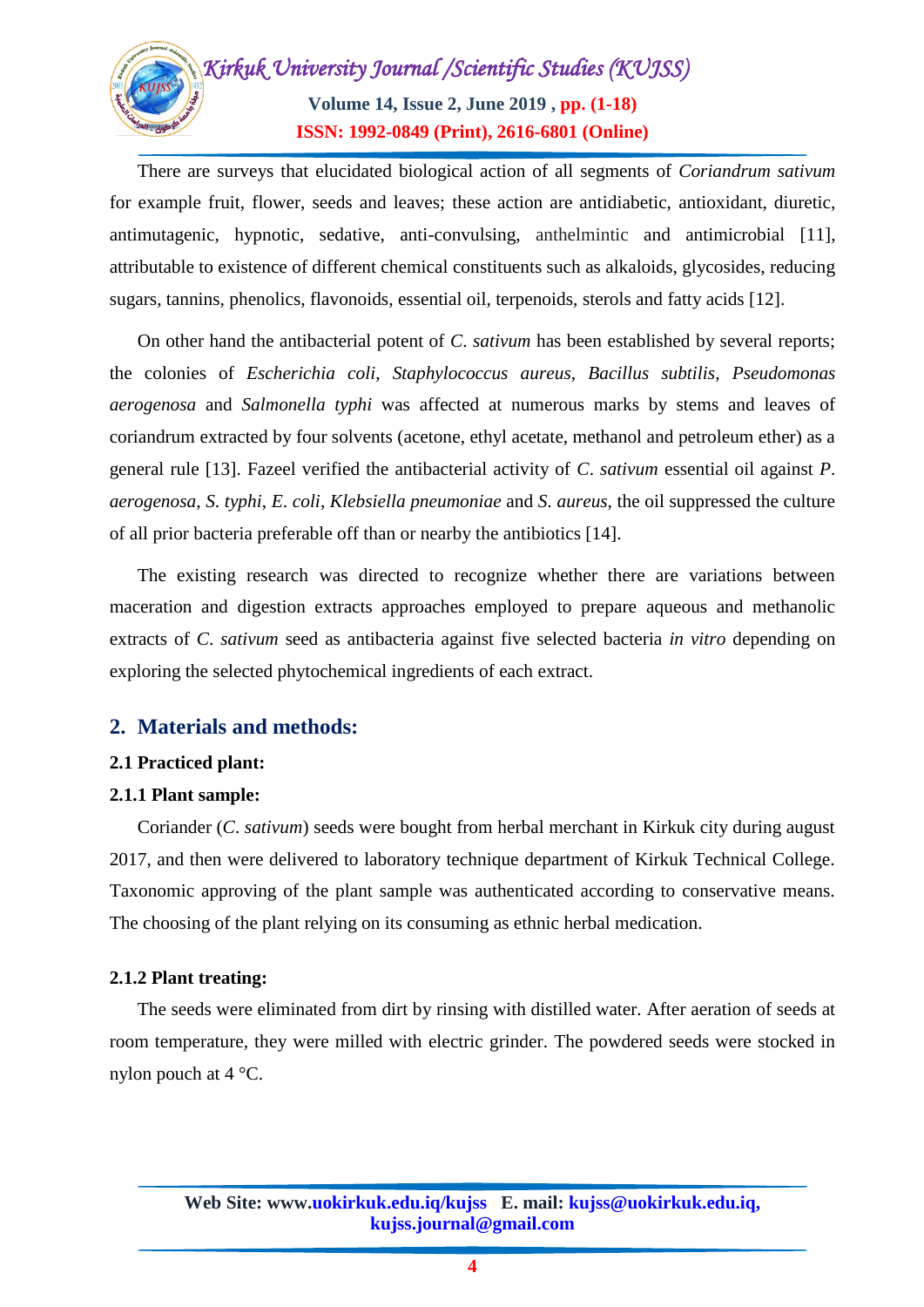*Kirkuk University Journal /Scientific Studies (KUJSS)*  **Volume 14, Issue 2, June 2019 , pp. (1-18) ISSN: 1992-0849 (Print), 2616-6801 (Online)**

#### **2.1.3 Plant extraction:**

Both of the aqueous and methanolic extracts of coriander seeds were prepared by maceration and digestion methods in conformity with [15]; as two bottles every one of them containing 500 ml of distilled water were readied for aqueous extracts and in other hand methanolic extracts were equipped with two bottles each one of them comprising 500 ml of 99 % methanol (Scharlab S. L., Spain), at that time 400 (g) of seed powder was balanced via the digital balance (Denver instrument, Germany) and thawed in four bottles (100 g in every single bottle). Two bottles (one of aqueous, the other of methanolic) were macerated for one weak at room temperature with regular jerking until the resolvable material has softened. The digestion technique was executed on the other two bottles (one of aqueous, the other of methanolic) the same as maceration procedure plus heating at 50° C in water bath for 24 hours, there filtration using muslin cloth was achieved on the extract and the superfluous solvent was eradicated from consequential filtrate by oven (Memmert, Germany) at 70 °C for 48 hours that lead to the foundation of a sticky substance which deposited in airtight sterile containers that left in refrigerator up to afterward screening.

#### **4.1.2 Readying of extracts' concentration:**

The following concentrations (20, 40, 80, 160 and 320 milligram (mg)/ml) of each aqueous and methanolic extracts (produced from maceration and digestion methods) were organized through following style: 200, 400, 800, 1600 and 3200 mg of aqueous and methanolic sticky substances were dissolved separately in 10 ml of distilled water. All concentrations were preserved in airtight cups at 4 °C awaiting of exploration them for antibacterial potential. The antibacterial impact of the concentrations was compared with distilled water as negative control, on the other hand positive control signified as ciprofloxacin and cefotaxime.

#### **4.4 Primary phytochemical composition tests:**

The overall extracts were exposed to primary phytochemical investigations for revealing many plant phytochemical components employing standard tests as reviewed underneath:

1- Showing alkaloids by Wagner's Test: Extracts were admixed separately in 1% dilute Hydrochloric acid and filtered, and then 2 ml of filtrates solution were supplemented with 6 drops of Wagner's reagent (Iodine in Potassium Iodide in 100 ml water). Observation of brown/reddish precipitate establishes positive test and the existence of alkaloids [16].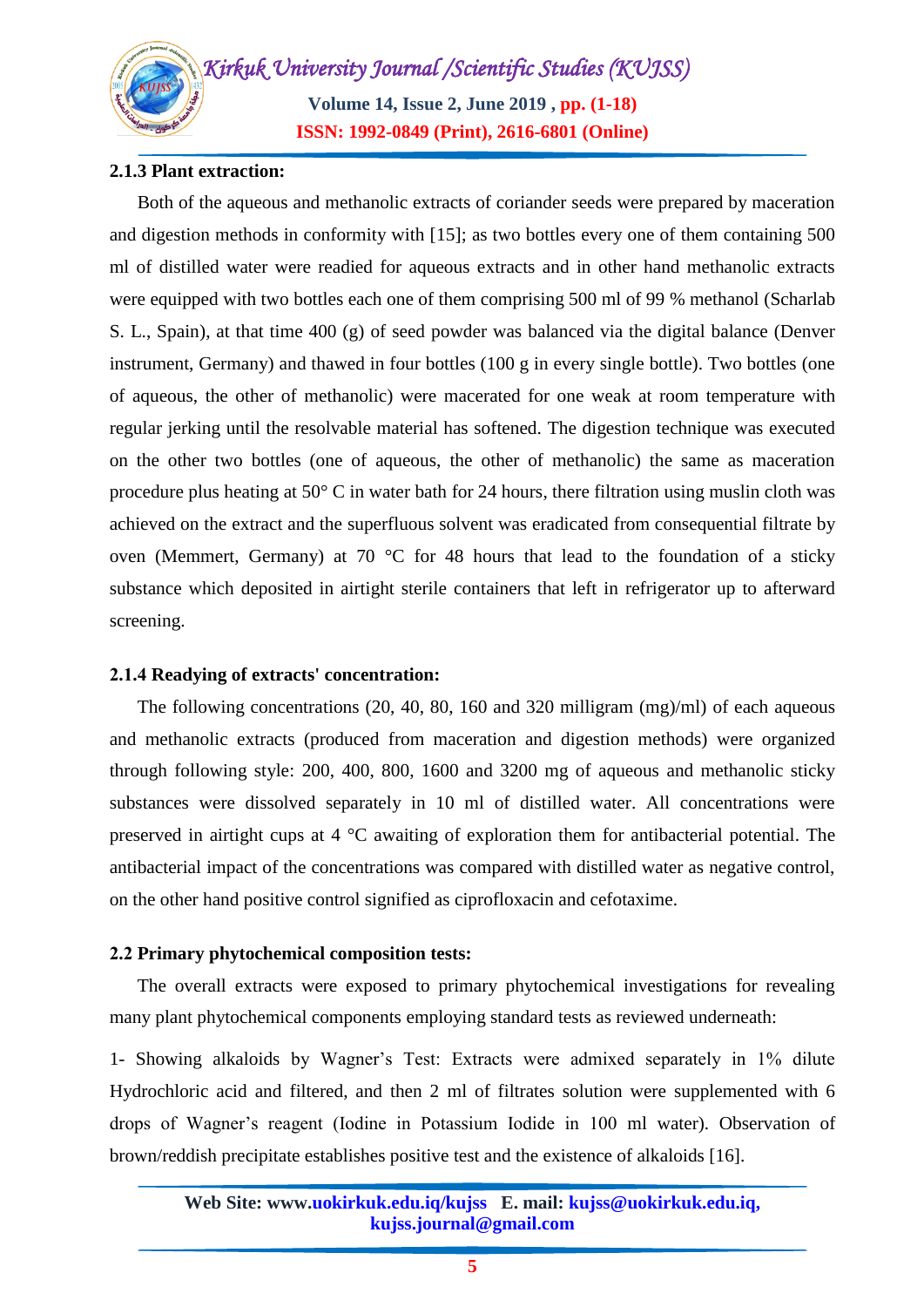

2- Showing of carbohydrates: Extracts distinctly were mixed distinctly in 5 ml of distilled water and filtered. The filtrates were utilized to test for the existence of carbohydrates by:

a- Molisch's Test: 2 ml of filtrates were treated with 2 drops of alcoholic α-naphthol solution in a test tube. Foundation of the violet ring at the interchange demonstrates positive test and the existence of carbohydrates [16].

b- Benedict's Test: 0.5 ml of filtrates were supplemented with 0.5 ml of Benedict's reagent and heated lightly for 2 minutes. A distinctive orange red result proves positive test and the existence of cabohydrates [16].

3- Showing flavonoids by sodium hydroxide test: Extracts separately were treated with few drops of sodium hydroxide solution. Occurrence of extreme yellow color, which diminishes after supplying of dilute hydrochloric acid, designates the existence of flavonoids [17].

4- Showing saponins by froth test: One g of each extract was supplemented independently with distilled water to 20 ml, appearance of 1 centimeter foam coat after surprising in a graduated cylinder for 15 minutes point out to saponin existence [18].

5- Showing phenolic compounds by Lead acetate test: Fifty mg from each extract individually is thawed in 100 ml of distilled water and supplemented with 3 ml of 10% lead acetate solution. Phenolic compounds are manifested through establishment of a massive white precipitate [18].

6- Showing tannin by ferric chloride test: About 0.1 g of each extract alone was milted with 10 ml of distilled water and then filtered. Two ml of each filtrate were completed with few drops of 1% ferric chloride solution. Remarking blue or greenish color exhibit the positive test and the existence of tannins [17].

# **4.2 Experienced bacteria:**

#### **4.2.1 Bacterial isolates:**

The experiment of current study involved five clinical multidrug-resistant bacterial isolates which were diagnosed from specimen collected in pediatric hospital in Kirkuk city. One Gram positive bacteria: *S*. *aureus* and four Gram negative bacteria: *E*. *coli*, *K*. *pneumoniae*, *P*. *aerogenosa* and *Acenitobacter baumani*).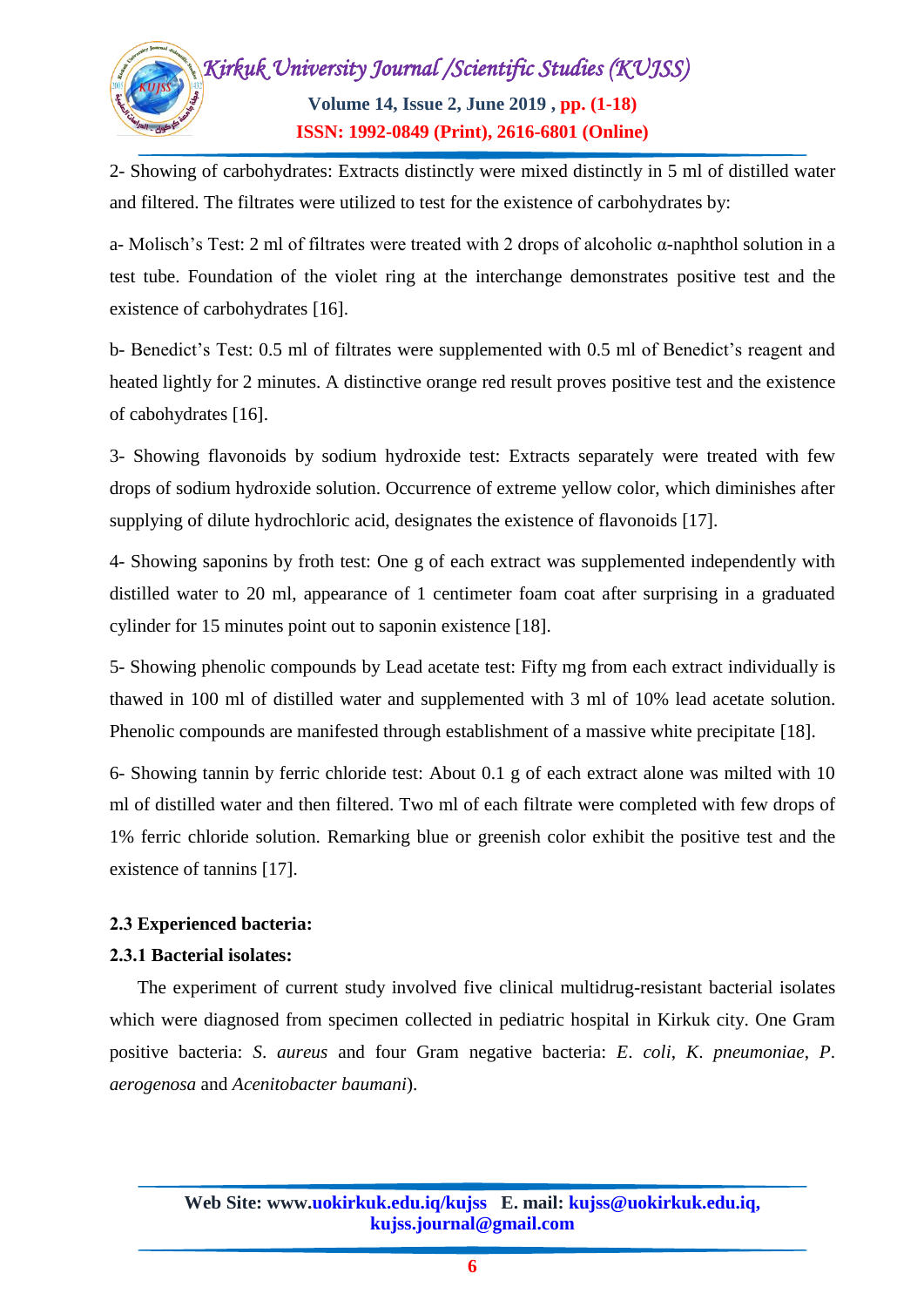

#### **4.2.4 Description of bacterial isolates:**

The following typical microbiology procedures mentioned by [19] were resorted the specifications of every bacterial species; colony morphology after culturing in enriched media then sub culturing in differential and selective media to detect the fine colonies, Gram's staining inspection, documentation the biochemical features of each species by way of initial biochemical tests.

#### **4.2.2 Continuation of bacterial isolates:**

Few pure colonies of every single bacterial species were sub cultured on nutrient agar which incubated overnight, later on repetition of sub culturing on nutrient slants were performed monthly as stock culture and conserved at 4 °C until analyzing the antibacterial activity of the extracts.

#### **4.2.2 Making and normalization of bacterial inoculum suspension:**

A loop filled with bacterial growth was picked up from stock cultures and immersed into nutrient broth with a view to prepare suspension for each bacterial isolates, the broths were incubated at 37 °C till the bacterial count attain  $10^{8}$  -10<sup>°</sup> colony forming unit (CFU) that has been affirmed when bacterial suspension turbidity was analogous to McFarland number 0.5 tube optically.

#### **4.2.2 Antibacterial effect checking:**

Under excessive aseptic conditions, the antibacterial specialties of coriander extracts toward examined bacteria were observed on the authority of agar well diffusion technique *In vitro* [20]. The bacterial suspension of each bacterium was spread out on surface and margin of nutrient agar plates by means of sterile cotton swab. After about 20 minutes the plates were hardened, thereupon the surface of every plate was punctured identically in six sites in order to create six mm diameter holes with cork borer. One hundred microliter (µl) from each extract concentrations was put in every hole, together 100 µl from distilled water was placed in one hole by utilizing micropipette [21]. Agar disc diffusion technique [22] was also carried out with a view to assess antibacterial susceptibility of ciprofloxacin and cefotaxime discs against isolated bacteria when the discs were resided at plates' surfaces with sterile forceps. Later on the antibacterial action was identified by way of noticeable inhibition zone (IZ) surrounded the holes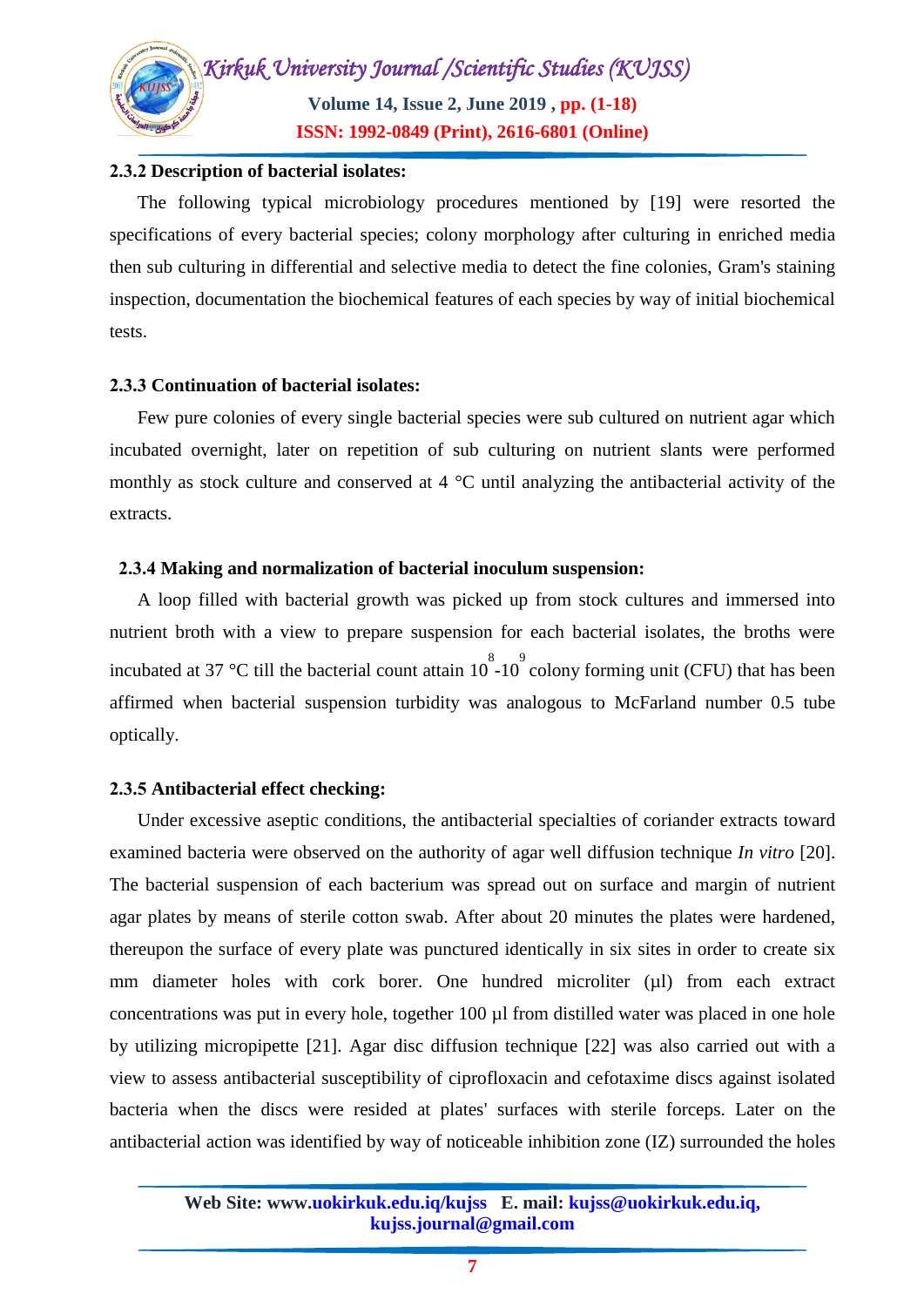

and discs after incubation the plates overnight at 37 °C. The results were listed as soon as calculating the IZ diameters around each hole and disc in mm via ruler. The experiments were realized in triplicate.

#### **4.2 Statistical valuation:**

Excel program of Microsoft office 2010 was utilized for appraising the results. Altogether the antibacterial effect of every one extract's concentration was represented by way of mean IZ diameter of three evaluations by millilmeter (mm)  $\pm$  standard deviation (SD).

## **3. Results:**

In this study as designated in Table 1, extracts of digestion method used in 20 and 40 mg/ml concentration showed no antibacterial activity. Regarding with aqueous digestion extract when used in 80 mg/ ml concentration displayed IZs of  $(2 \text{ mm}) \pm 3.46$ ,  $(1.67 \text{ mm}) \pm 2.89$ ,  $(5.33 \text{ mm})$ mm)±4.62 and (3.33 mm)±5.77 against *S. aureus, E*. *coli*, *P. aerogenosa* and *A. baumani* respectively, while the activity of the extract in 160 mg/ml produced IZs as  $(4.33 \text{ mm})\pm4.04$ ,  $(5.33 \text{ mm}) \pm 4.62$ ,  $(5 \text{ mm}) \pm 4.36$ ,  $(5.33 \text{ mm}) \pm 4.62$  and  $(8 \text{ mm}) \pm 2$  when tested for *S. aureus*, *K. pneumoniae*, *E*. *coli*, *P. aerogenosa* and *A. baumani* consecutively, whereas the extract showed growth IZs of (11 mm)  $\pm 1$ , (12 mm)  $\pm 2.65$ , (10.33 mm)  $\pm 2.52$ , (11 mm)  $\pm 1$  and (11 mm)  $\pm 2.64$ in 320 mg/ml when tested for *S. aureus*, *K. pneumoniae*, *E*. *coli*, *P. aerogenosa* and *A. baumani* one after the other.

On the subject of with methanolic digestion extract, *S*. *aureus*, *K*. *pneumoniae*, *E. coli* and *P*. *aerogenosa* revealed IZs of  $(2.67 \text{ mm}) \pm 4.62$ ,  $(5.33 \text{ mm}) \pm 4.62$ ,  $(2 \text{ mm}) \pm 3.46$  and  $(2.67 \text{ mm})$  $\pm$ 4.62 IZs at 80 mg/ ml concentration by turns, whereas the effect of 160 mg/ml were clarified as  $(10.67 \text{ mm}) \pm 0.58$ ,  $(6 \text{ mm}) \pm 5.20$ ,  $(9 \text{ mm}) \pm 1.73$ ,  $(6 \text{ mm}) \pm 5.29$ , and  $(5.67 \text{ mm}) \pm 4.93 \text{ IZs}$  to the *S. aureus*, *K. pneumoniae*, *E*. *coli*, *P*. *aerogenosa* and *A. baumani* continually, while in contrary the IZs of (12.33 mm)  $\pm$ 0.58, (8.33 mm)  $\pm$ 7.23, (11 mm)  $\pm$ 1, (9.67 mm)  $\pm$ 2.08 and (6.67 mm) ±5.77 were evident against *S. aureus*, *K. pneumoniae*, *E*. *coli*, *P. aerogenosa* and *A. baumani* respectively at 320 mg/ml concentration.

Table 2 shows that extracts of maceration method at concentrations of 20 and 40 mg/ml did not inhibit growth of all bacterial isolates. Concerning with aqueous maceration extract, the *S. aureus*, *K. pneumoniae*, *E*. *coli*, *P. aerogenosa* and *A. baumani* demonstrated (8.67 mm)±1.15, (3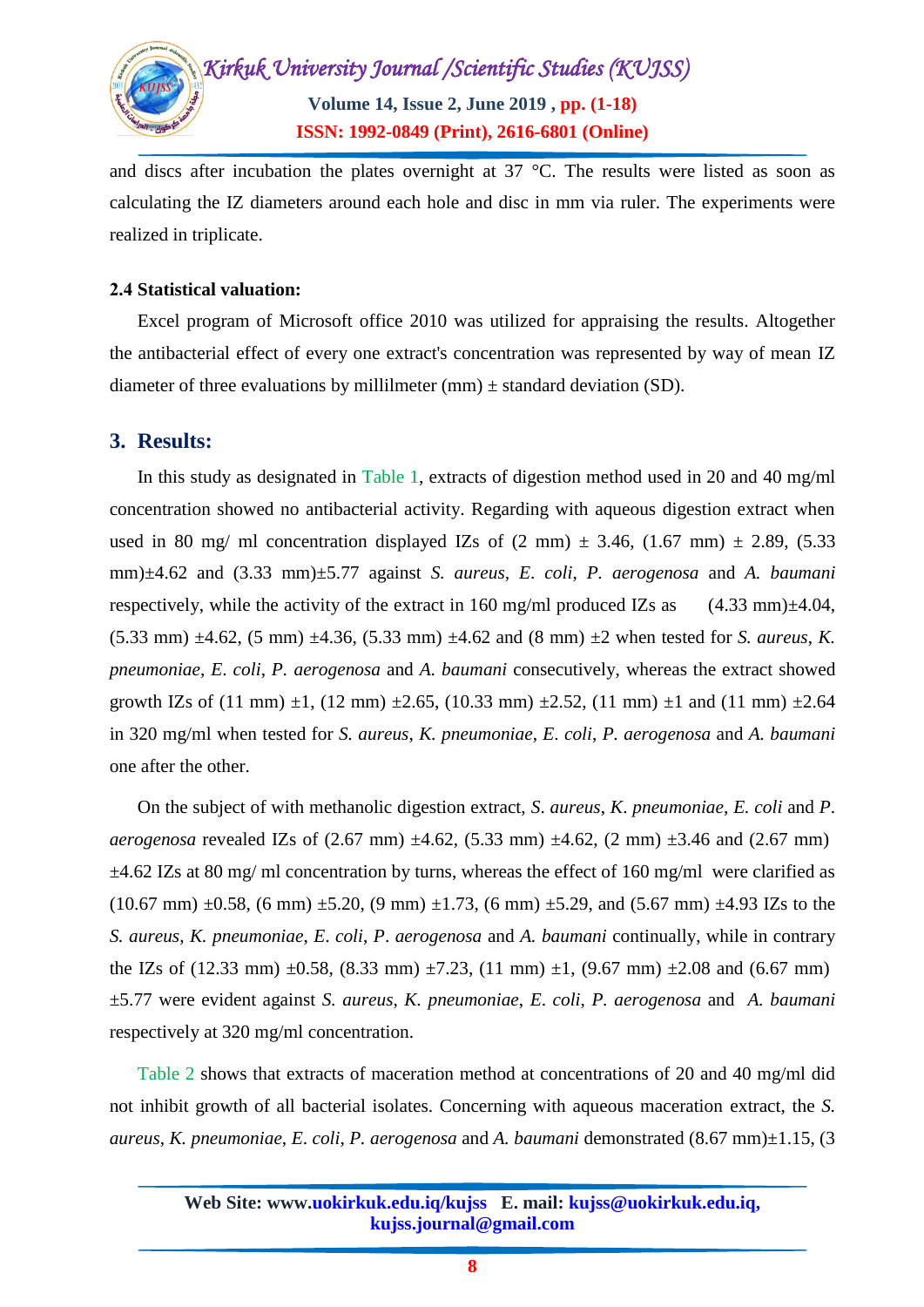

mm) $\pm$ 5.20, (5 mm) $\pm$ 4.36, (5.33 mm) $\pm$ 4.73 and (8.33 mm) $\pm$ 0.58 IZs at 80 mg/ ml concentration one at a time, whereas the IZs of  $(11.33 \text{ mm})\pm0.58$ ,  $(10 \text{ mm})\pm2$ ,  $(9.33 \text{ mm})\pm0.58$ ,  $(8.33 \text{ mm})\pm0.58$ mm)±0.58 and (10.67 mm)±1.53 were observed against *S. aureus*, *K. pneumoniae*, *E*. *coli*, *P. aerogenosa* and *A. baumani* continuously at concentration 160 mg/ml, While the extract in 320 mg/ml inhibited the growth of *S. aureus*, *K. pneumoniae*, *E*. *coli*, *P. aerogenosa* and *A. baumani* with the IZs of  $(12.67 \text{ mm})\pm0.58$ ,  $(12 \text{ mm})\pm1$ ,  $(10.67 \text{ mm})\pm0.58$ ,  $(9.33 \text{ mm})\pm0.58$  and  $(11.67 \text{ mm})\pm0.58$ mm)±1.53 in turn. In respect of methanolic maceration extract, 80 mg/ml concentration exhibited activity as (10.33 mm)±2.08, (6 mm)±5.29, (8 mm)±1 and (5.33 mm)±4.73 IZs toward *S. aureus*, *K. pneumoniae*, *E*. *coli* and *A. baumani* one by one, while in the contrary the IZs of (11.67 mm) $\pm$ 1.53, (10 mm) $\pm$ 1, (9.33 mm) $\pm$ 0.58, (6.67 mm) $\pm$ 0.58 and (9.33 mm) $\pm$ 1.15 were noticed at 160 mg/ml toward *S. aureus*, *K. pneumoniae*, *E*. *coli*, *P. aerogenosa* and *A. baumani* respectively, while the extract at 320 mg/ml concentration presented IZs of  $(13.33 \text{ mm})\pm0.58$ , (12 mm)±1, (11 mm)±0, (9 mm)±1.73 and (11.67 mm)±2.31 to the *S. aureus*, *K. pneumoniae*, *E*. *coli*, *P. aerogenosa* and *A. baumani* continually.

| <b>Test</b>       | <b>Concentration</b> | Inhibition zone diameters $(mm)\pm SD$ |                   |                    |                   |                   |
|-------------------|----------------------|----------------------------------------|-------------------|--------------------|-------------------|-------------------|
| <b>Extracts</b>   |                      | S. aureus                              | K. pneum          | E. coli            | P. aerogeno.      | A. baumani        |
| <b>Aqueous</b>    | $20 \text{ mg/ml}$   |                                        |                   |                    |                   |                   |
|                   | $40 \text{ mg/ml}$   |                                        |                   |                    |                   |                   |
|                   | $80 \text{ mg/ml}$   | $(2) \pm 3.46$                         |                   | $(1.67) \pm 2.89$  | $(5.33) \pm 4.62$ | $(3.33) \pm 5.77$ |
|                   | $160$ mg/ml          | $(4.33) \pm 4.04$                      | $(5.33) \pm 4.62$ | $(5) \pm 4.36$     | $(5.33) \pm 4.62$ | $(8) \pm 2$       |
|                   | $320$ mg/ml          | $(11)\pm 1$                            | $(12)\pm 2.65$    | $(10.33) \pm 2.52$ | $(11)\pm 1$       | $(11)\pm 2.64$    |
| <b>Methanolic</b> | $20 \text{ mg/ml}$   |                                        |                   |                    |                   |                   |
|                   | $40 \text{ mg/ml}$   |                                        |                   |                    |                   |                   |
|                   | $80 \text{ mg/ml}$   | $(2.67) \pm 4.62$                      | $(5.33) \pm 4.62$ | $(2) \pm 3.46$     | $(2.67) \pm 4.62$ |                   |
|                   | $160$ mg/ml          | $(10.67) \pm 0.58$                     | $(6) \pm 5.20$    | $(9) \pm 1.73$     | $(6) \pm 5.29$    | $(5.67) \pm 4.93$ |
|                   | $320$ mg/ml          | $(12.33) \pm 0.58$                     | $(8.33) \pm 7.23$ | $(11) \pm 1$       | $(9.67) \pm 2.08$ | $(6.67) \pm 5.77$ |

**Table 1:** Sensitivity of studied bacteria in the face of digestion method extracts.

Results in Table 3 indicate that negative control which showed no growth IZs against microorganisms tested. The IZs of ciprofloxacin were  $(27 \text{ mm})\pm 2$ ,  $(11.5 \text{ mm})\pm 14.46$ ,  $(30.25 \text{ mm})$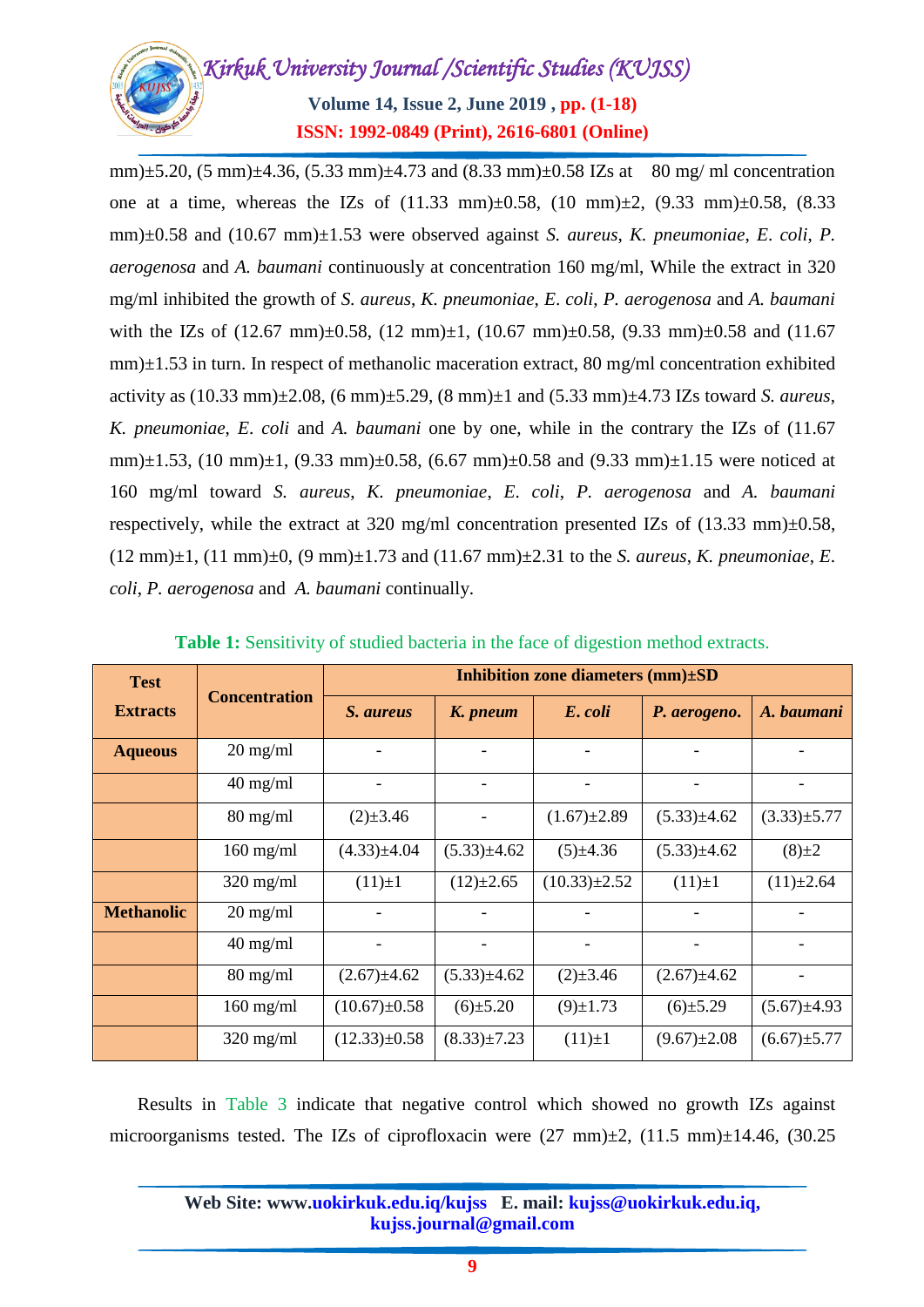

mm)±3.69 and (20.25 mm)±15.71 against the *S. aureus*, *K*. *pneumoniae*, *E*. *coli* and *A. baumani* microorganisms one by one, while the IZs of  $(9.75 \text{ mm})\pm7.41$ ,  $(2.75 \text{ mm})\pm5.5$ ,  $(5.75 \text{ mm})\pm7.22$ , (2 mm)±4 and (7.5 mm)±10.38 were formed by cefotaxime toward *S. aureus*, *K. pneumoniae*, *E*. *coli*, *P. aerogenosa* and *A. baumani* consecutively.

| <b>Test</b><br><b>Extracts</b> | <b>Concentration</b> | Inhibition zone diameters $(mm)\pm SD$ |                          |                   |                          |                    |  |
|--------------------------------|----------------------|----------------------------------------|--------------------------|-------------------|--------------------------|--------------------|--|
|                                |                      | S. aureus                              | K. pneum.                | E. coli           | P. aerogeno.             | A. baumani         |  |
| <b>Aqueous</b>                 | $20 \text{ mg/ml}$   |                                        |                          |                   |                          |                    |  |
|                                | $40$ mg/ml           |                                        |                          |                   |                          |                    |  |
|                                | $80 \text{ mg/ml}$   | $(8.67) \pm 1.15$                      | $(3) \pm 5.20$           | $(5) \pm 4.36$    | $(5.33) \pm 4.73$        | $(8.33) \pm 0.58$  |  |
|                                | $160$ mg/ml          | $(11.33) \pm 0.58$                     | $(10) \pm 2$             | $(9.33) \pm 0.58$ | $(8.33) \pm 0.58$        | $(10.67) \pm 1.53$ |  |
|                                | $320$ mg/ml          | $(12.67) \pm 0.58$                     | $(12) \pm 1$             | $(10.67) \pm 0.5$ | $(9.33) \pm 0.58$        | $(11.67) \pm 1.53$ |  |
|                                |                      |                                        |                          | 8                 |                          |                    |  |
| <b>Methanolic</b>              | $20 \text{ mg/ml}$   |                                        |                          |                   |                          |                    |  |
|                                | $40$ mg/ml           | $\overline{\phantom{a}}$               | $\overline{\phantom{a}}$ |                   | $\overline{\phantom{a}}$ |                    |  |
|                                | $80 \text{ mg/ml}$   | $(10.33) \pm 2.08$                     | $(6) \pm 5.29$           | $(8) \pm 1$       |                          | $(5.33) \pm 4.73$  |  |
|                                | $160$ mg/ml          | $(11.67) \pm 1.53$                     | $(10)\pm 1$              | $(9.33) \pm 0.58$ | $(6.67) \pm 0.58$        | $(9.33) \pm 1.15$  |  |
|                                | $320 \text{ mg/ml}$  | $(13.33)\pm0.58$                       | $(12) \pm 1$             | $(11) \pm 0$      | $(9) \pm 1.73$           | $(11.67) \pm 2.31$ |  |

**Table 2:** Sensitivity of studied bacteria in the face of maceration method extracts.

**Table 3:** Sensitivity of studied bacteria in the face of positive and negative controls.

| <b>Test Extracts</b>   | <b>Concentration</b> | Inhibition zone diameters $(mm) \pm SD$ |                              |                          |                          |                     |  |
|------------------------|----------------------|-----------------------------------------|------------------------------|--------------------------|--------------------------|---------------------|--|
|                        |                      | <i>S. aureus</i>                        | K. pneumo                    | E. coli                  | P. aerogeno              | A. baumani          |  |
| <b>Ciprofloxacin</b>   | $10 \mu g$           | $(27) \pm 2$                            | $(11.5) \pm 14.46$           | $(30.25)\pm3.69$         | $\overline{\phantom{a}}$ | $(20.25) \pm 15.71$ |  |
| <b>Cefotaxime</b>      | $10 \mu$ g           | $(9.75) \pm 7.41$                       | $(2.75) \pm 5.5$             | $(5.75) \pm 7.22$        | $(2) \pm 4$              | $(7.5) \pm 10.38$   |  |
| <b>Distilled water</b> |                      |                                         | $\qquad \qquad \blacksquare$ | $\overline{\phantom{a}}$ |                          |                     |  |

In terms of phytochemical searching, digestion aqueous extract displayed positive result towards the presence of phenolic and tannin. Alkaloides were found in methanolic and aqueous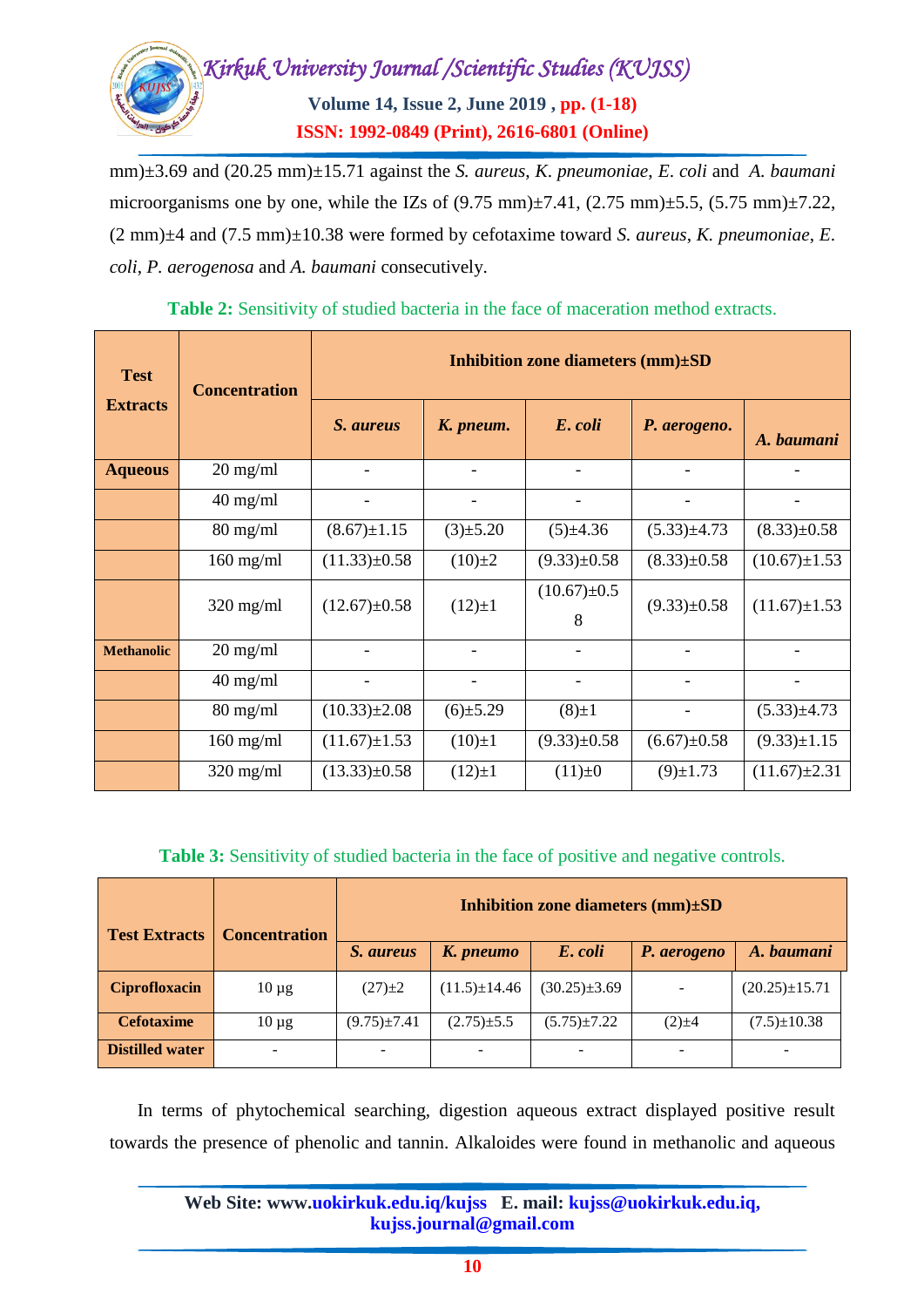

extracts prepared by maceration method. In the other hand, flavonoides was only present in digestion methanolic extract as seen in Table 4.

|                      | <b>Maceration</b><br><b>Methanolic</b> | <b>Maceration</b><br>aqueous | <b>Digestion</b><br>methanolic | <b>Digestion</b><br>aqueous |
|----------------------|----------------------------------------|------------------------------|--------------------------------|-----------------------------|
| <b>Carbohydrates</b> |                                        |                              |                                |                             |
| <b>Saponin</b>       |                                        |                              |                                |                             |
| <b>Phenolic</b>      |                                        |                              |                                | $+$                         |
| <b>Tannin</b>        |                                        | ۰                            | ٠                              | $+$                         |
| <b>Alkaloides</b>    | $^{+}$                                 | $+$                          |                                |                             |
| <b>Flavonoides</b>   | ۰                                      |                              | $^{+}$                         |                             |

**Table 4:** Phytochemical searching of digestion and maceration methods extracts.

# **4. Discussion:**

Observations achieved from current study revealed that coriandrum seeds aqueous and methanolic extracts from 80 to 320 mg/ml concentrations prepared from maceration and digestion methods have spectrum antibacterial action alongside all tested bacteria as whole Tables 1, 2 this is supported by a former report [23] when the colonies growth of *E*. *coli*, *S. aureus*, *P*. *aerogenosa* and *K. pneumoniae* were influenced by *C*. *sativum* seeds extracts with IZs extended from 7-20 mm regarding with methanol extract and 10-13 mm concerning with aqueous extract about all mentioned bacteria. In contrast to the results of Keskin and Toroglu research work at the time when methanol extract of coriander did not have antibacterial property toward *K. pneumoniae*, *S. aureus*, *P*. *aerogenosa* and *E*. *coli* [24]. The various findings of antibacterial impact of same extracts against the similar bacteria from one country to another are correlated to herb gathering place that lead to unlike subspecies of the herb, diverse climates, in addition to different bacterial strains of each species.

Results of present study is also not in agreement with investigations of Oudah and Ali, when they published that the growth of *K. pneumoniae* and *E*. *coli* was not suppressed by warm aqueous extracts of coriander seed prepared through heating at 50 °C for one hour [25]. [Chaudhry](https://www.ncbi.nlm.nih.gov/pubmed/?term=Chaudhry%20NM%5BAuthor%5D&cauthor=true&cauthor_uid=16935829) and [Tariq](https://www.ncbi.nlm.nih.gov/pubmed/?term=Tariq%20P%5BAuthor%5D&cauthor=true&cauthor_uid=16935829) ascertained that all studied bacterial colonies were not have been inhibited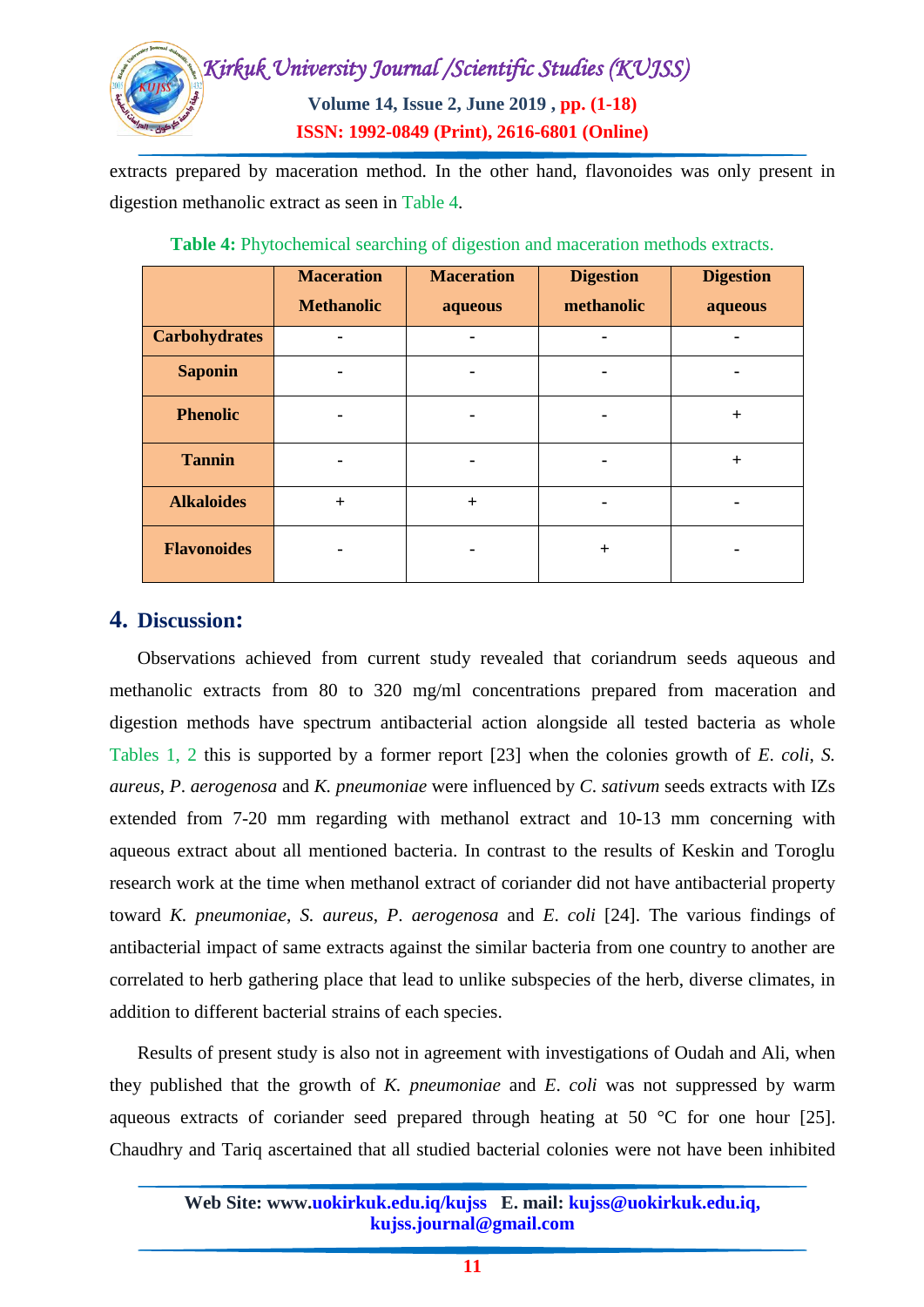

by aqueous extract of coriander drew out by decoction technique [26]. Various extraction techniques looked to be extremely affecting the antibacterial potent of the same coriander extract. Extraction procedures play a critical role for determination the strength of herb's antibacterial effectiveness, Just as obvious in this work, the antibacterial action of aqueous extracts toward the same bacteria is changeable rendering to the extraction method represented by maceration and digestion, which is also, be applicable to the IZs that made through methanolic extracts prepared by referred methods around identical bacteria as was elucidated in Tables 1, 2, commonly the extracts accomplished by maceration method were more effective than that obtained by digestion method which involves application of 50 °C temperature; which is coordinate the findings of former paper once the efficacy that arose due to ethanolic extract of coriander seeds prepared at 25 °C was superior than that efficacy when 37 °C was directed for obtaining the similar extract prepared at 37 °C upon several pathogenic bacteria [27]; this might be due to the fact that during the preparation procedure of extracts, the application of heating or raising of temperature may alter chemical or physical situations of the extracts, by that means lead to diminish the antibacterial action of extracts [28]. Therefore, it is necessary to select suitable extraction technique which their temperatures degrees do not impact upon antibacterial properties of medicinal plant because such plants may be involve antibacterial phytochemical elements that are thermostable and breakdown by heat conduct throughout dealing with the plant extract [29].

It was pointed out that the increasing the concentration of the extracts progress the antibacterial activity of them; hence expand the diameter of IZ of tested bacteria signifying that the growth of the bacteria were suppressed further when the level of chemical constituents increased in coriander seeds. Similar records were proposed by Mahdi [27] and Shahid *et al*. [30]. The susceptibility of every tested bacteria to the seed extracts was be unlike to another bacteria considering that everyone concentration of the extracts create diverse degree of IZs based on bacterial kinds. This is compatible with conclusions revealed by Thangavel *et al*. [23] and Keskin and Toroglu [24] when the antibacterial effect of the herbal extracts is subjected to bacterial species. Ratha bai and Kanimozhi clarified that the suppression of the *S*. *aureus* progress in the culture was more intense than other tested bacteria by methanolic extract [31], which is in accordance with existing research; Tables 1, 2 displayed that *S*. *aureus* amongst all used bacteria put on show maximum IZ against the methanolic extracts.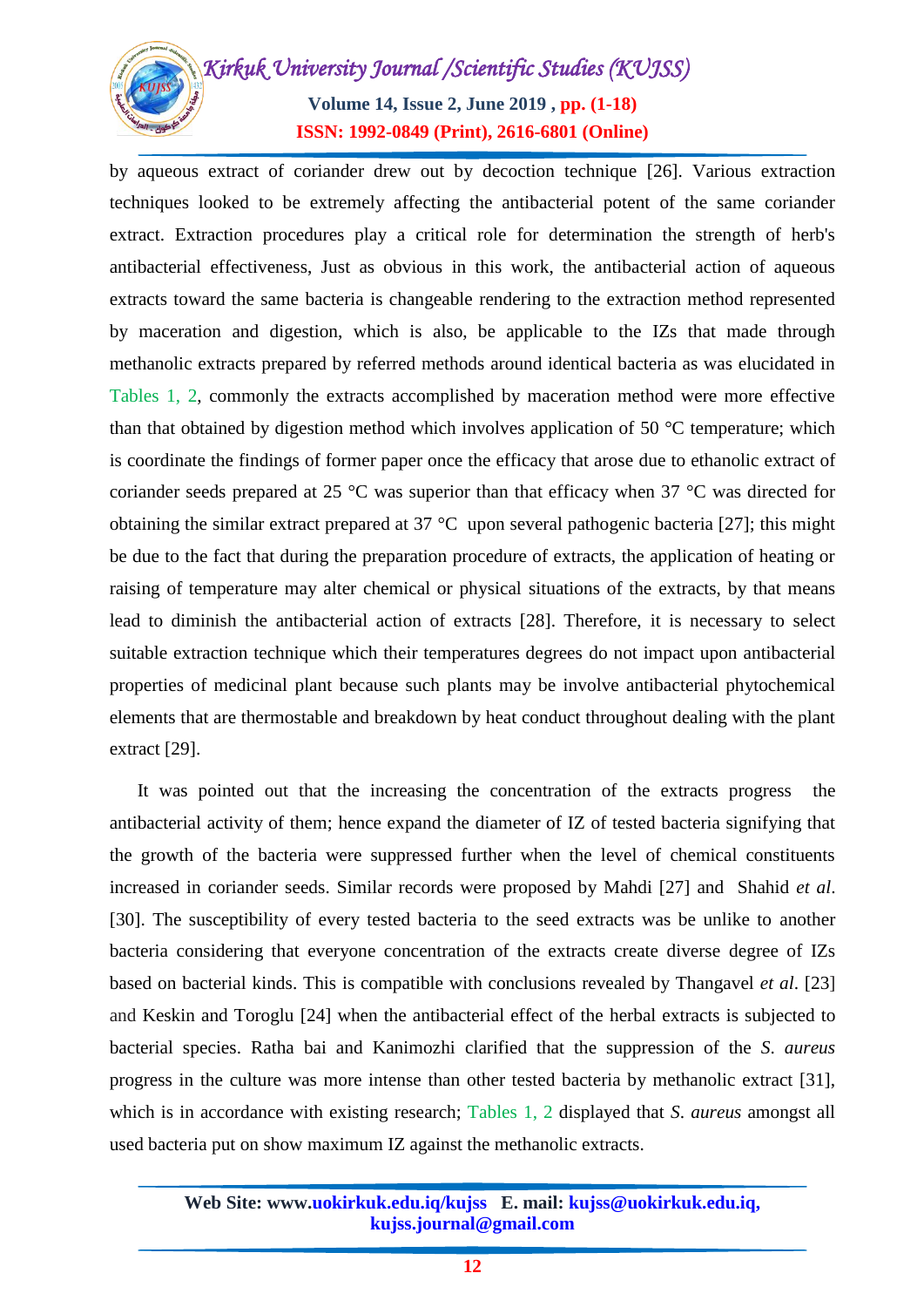

It is evident from Table 2 that IZ of *E*. *coli* was 11 mm toward 320 mg/ml of methanolic extract by maceration method; the finding was in harmony with observation of Seema *et al*. to some extent whilst 11 mm IZ created on *E*. *coli* culture by coriander seeds at what time macerated by methanol [21]. The activity of aqueous extract obtained by maceration method at 320 mg/ml toward *P*. *aerogenosa* was apparent by 9.33 mm IZ; this is seemed to be in line with the obtaining of 9 mm IZ by aqueous extract of coriander seed at 100% concentration upon the said bacteria [32].

Pursuant to results appeared in Tables 1, 2, 3 the suppressing action of altogether extracts at 160 and 230 mg/ml concentrations were superior to that caused by cefotaxime on all cultured bacteria in most cases. It was noted that the alcoholic extract of coriander at the higher concentration (200 mg/ml) employed was exceeded gentamicine as for ability of prevention the growth of *S*. *aureus* colonies [27]. Thereby, it should be dependence on advanced concentration of the extract if necessary to utilize it as antibacterial agent. Phytochemical investigation of the extracts in present work confirmed the appearance of tannins in digestion aqueous extract, the digestion methanolic extract and maceration extracts were positive for presence of flavonoids and alkaloids separately Table 4, this result in the same way with another research at what time alkaloids, tannins and flavonoids were documented from aqueous and methanolic extracts of *C. sativum* seeds after carrying out of phytochemical analysis [23]. Gayathri *et al*. examined the phytochemical properties of essential oils extracted from coriander seeds through several solvents; they stated that methanolic extract was contain flavonoids, in other hand the tannins was prominent symbol of aqueous extract only [33]. Results of a work showed that the growth of many bacterial isolates was effected powerfully by all of tannins got out from some farming harvests with a number of solvents [34]. Various size of IZs were obtainable when the flavonoids drew out from two chosen algaes were applied upon different tested pathogenic bacteria [35]. In the manner of directly above, the findings of a study revealed that full alkaloids took out from five folk herbs have antibacterial characteristic that was in variable appearance according to the type of herbs [36]. The antimicrobial effect of the four extracts in our search might be associated with their contented of above-mentioned phytochemicals. Plants most likely keep themselves away from microorganisms through secretion of phytoconstituents which they are protective compounds, have diverse mechanisms of action such as destroying of bacterial virulence factors comprising toxins and enzymes, destruction of cell membrane and prevention of biofilm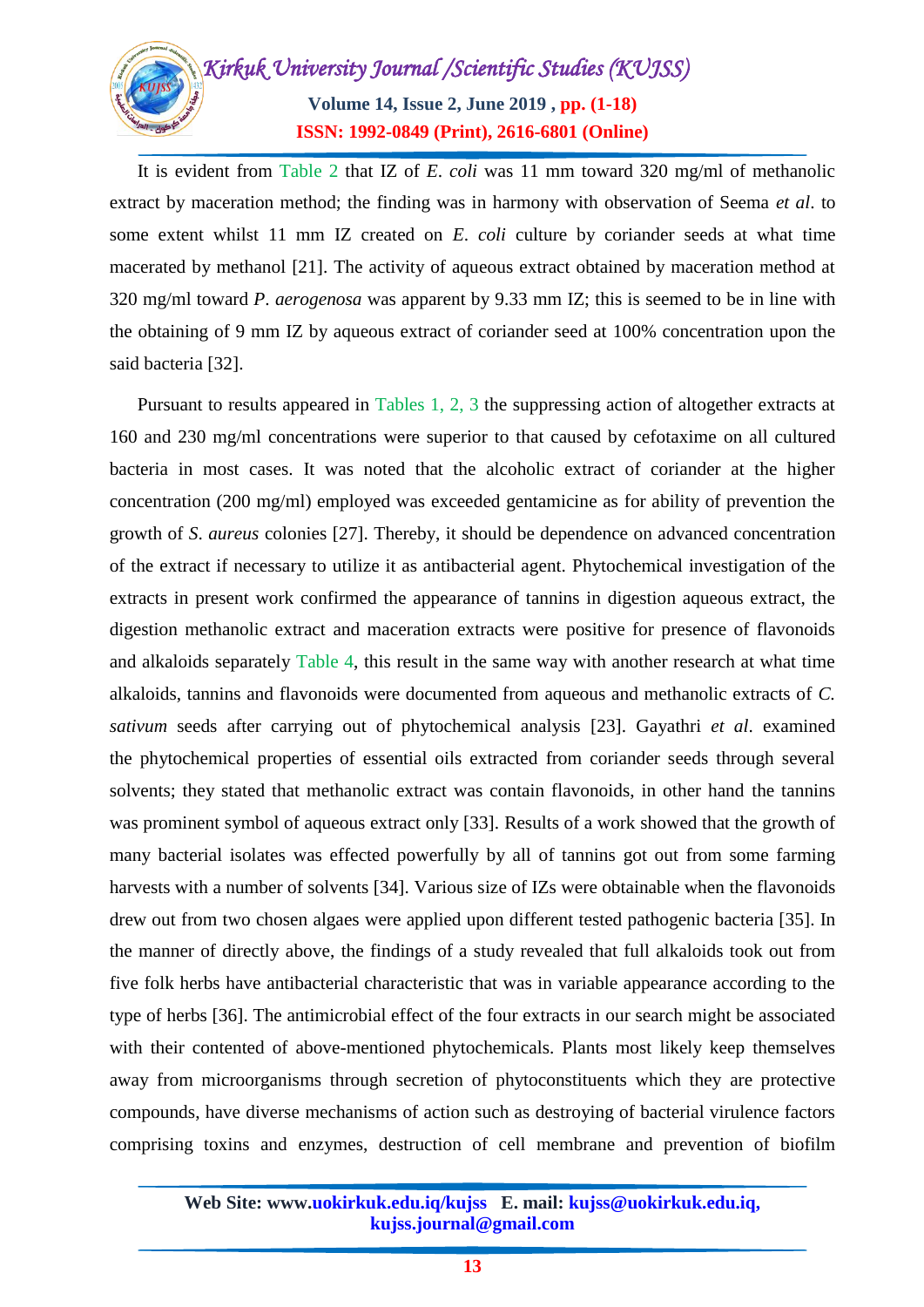

creation. It is clear that the active, secure, little adverse effects and low-cost antibacterial agents is attained probability by phytochemicals [37].

# **5. Conclusion:**

In assumption to the existing results, the coriander seeds aqueous and methanolic extracts seemingly suppress the growth of all tested bacterial species owing to the attendance of forceful phytochemicals in these extracts. The extracts got from maceration method are better inhibitory antibacterial than digestion method. Extraction practice considered to be essential step for successful segregation of chemicals from herbal substance as well as the category of extraction solvent. In recommendation, it is mandatory to check the best extraction method for detection and standardization the more active extracts accountable for antibacterial activity on numerous antibiotic resistant bacteria through the phytochemical compounds that originate in such extracts.

# **References:**

- **[1]** D. Van Duin and D. Paterson, **"***Multidrug Resistant Bacteria in the Community: Trends and Lessons Learned***"**, Infectious Disease Clinics of North America, 30(2), 377 (2016).
- **[2]** K. M. G. O'Connell, J. T. Hodgkinson, H. F. Sore, M. Welch, G. P. C. Salmond and D. R. Spring, **"***Combating Multidrug-Resistant Bacteria: Current Strategies for the Discovery of Novel Antibacterials***"**, Angewandte Chemie International Edition, 52 (41), 10706 (2013).
- **[3]** H. Yuan, Q. Ma, L. Ye and G. Piao, **"***The Traditional Medicine and Modern Medicine from Natural Products***"**, [Molecules,](https://www.ncbi.nlm.nih.gov/pubmed/27136524) 21(5), 559 (2016).
- **[4]** D. G. Brown, T. Lister and T. L. May-Dracka, **"***New Natural Products as New Leads for Antibacterial Drug Discovery***"**, Bioorganic and Medicinal Chemistry Letters, 24 (2), 413 (2014).
- **[5]** P. Saranraj and S. Sivasakthi, **"***Medicinal Plants and Its Antimicrobial Properties: A Review***"**, Global Journal of Pharmacology, 8(3), 316 (2014).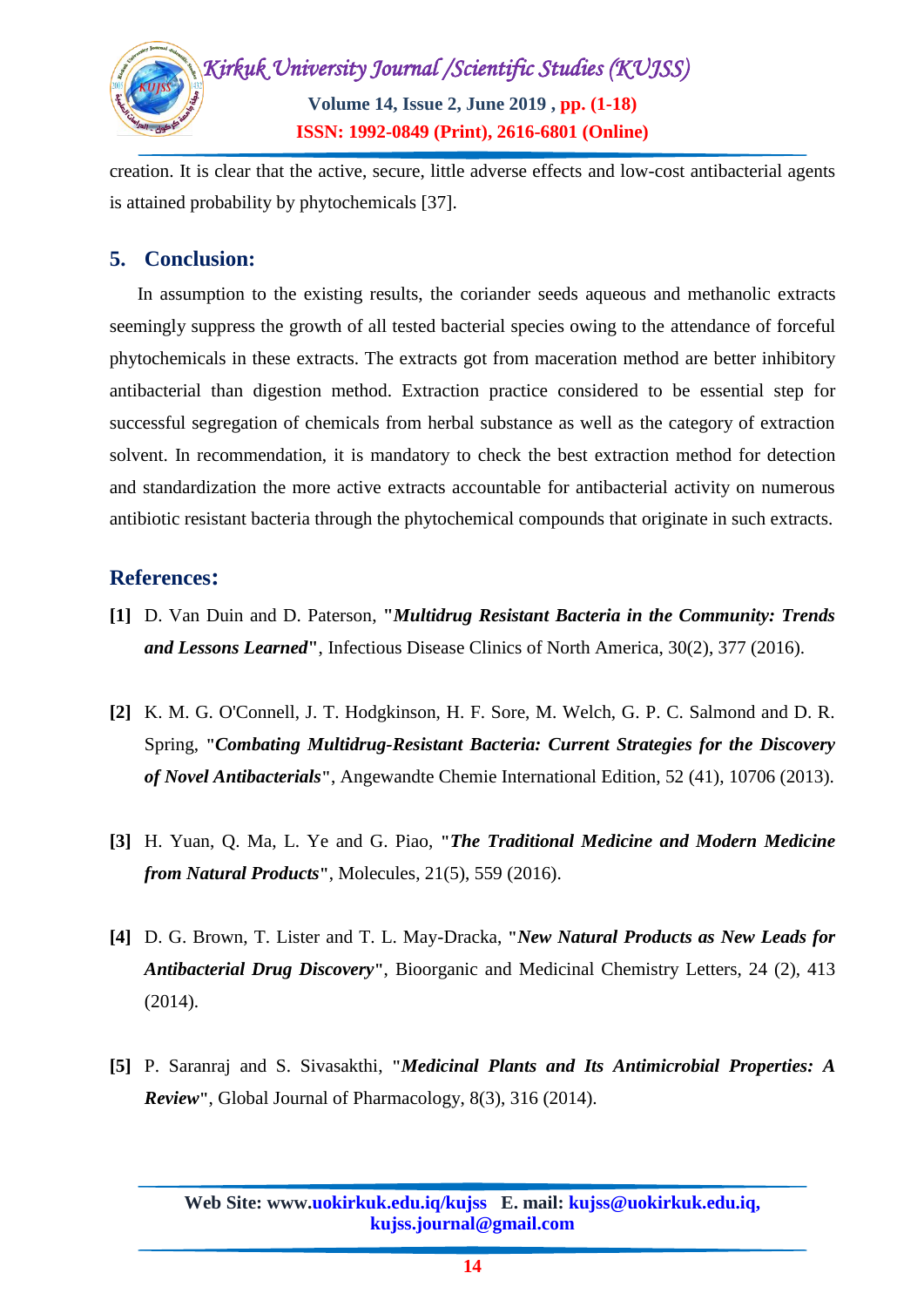

- **[6]** A. K. Pandey and S. Kumar, **"***Perspective on Plant Products as Antimicrobials Agents: A Review***"**, Pharmacologia, 4(7), 469 (2013).
- **[7]** C. Modi, S. Mody, H. Patel, G. Dudhatra, A. Kumar and M. Awale, **"***Herbal Antibacterials: A Review***"**, Journal of Intercultural Ethnopharmacology, 1(1), 52 (2012).
- **[8]** K. V. Peter, **"***Handbook of Herbs and Spices***"**, 2nd Ed., Woodhead Publishing Limited, UK, 1 (2012).
- **[9]** S. Bhat, P. Kaushal, M. Kaur and H. K. Sharma, **"***Coriander (Coriandrum sativum L.): Processing, Nutritional and Functional Aspects***"**, African Journal of Plant Science, 8(1), 25 (2014).
- **[10]** P. Mahendra and S. Bisht, **"***Coriandrum sativum: A Daily Use Spice with Great Medicinal Effect***"**, Pharmacognosy Journal, 3(21), 84 (2011).
- **[11]** N. L. Pathak, S. B. Kasture, N. M. Bhatt and J. D. Rathod, **"***Phytopharmacological Properties of Coriander sativum as a Potential Medicinal Tree: An Overview***"**, Journal of Applied Pharmaceutical Science, 1(4), 20 (2011).
- **[12]** A. E. Al-Snafi, **"***A Review on Chemical Constituents and Pharmacological Activities of Coriandrum sativum***"**, International Organization of Scientific Research Journal of Pharmacy, 6(7), 17 (2016).
- **[13]** A. Pandey, S. Agrawal, A. K. Bhatia and A. Saxena, **"***Invitro Assesment of Antibacterial Activity of Calotropis Procera and Coriandrum Sativum Against Various Pathogens***"**, International Journal of Pharmaceutical Research and Allied Sciences, 4(1), 33 (2015).
- **[14]** Z. A. S. Fazeel, **"***Evaluation of Antibacterial Activity of Coriandrum sativum (L.) Against Gram–Positive and Gram–Negative Bacteria***"**, International Journal of Basic Clinical Pharmacology, 5(6), 2653 (2016).

**Web Site: www.uokirkuk.edu.iq/kujss E. mail: kujss@uokirkuk.edu.iq, kujss.journal@gmail.com**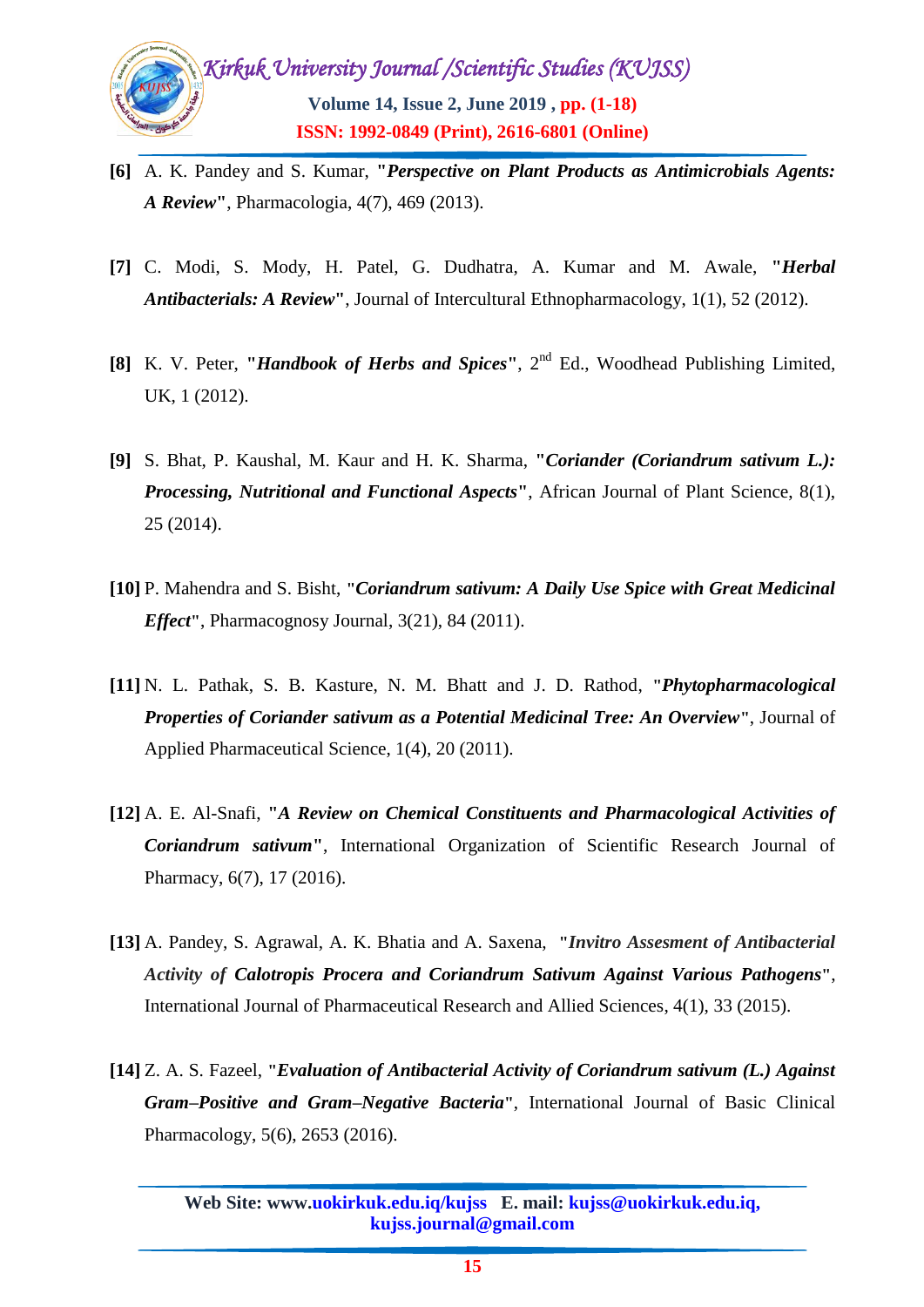

- **[15]** S. O. Majekodunmi, **"***Review of Extraction of Medicinal Plants for Pharmaceutical Research***"**, Merit Research Journal of Medicine and Medical Sciences, 3(11), 521 (2015).
- **[16]** A. Pandey and S. Tripathi, **"***Concept of Standardization, Extraction and Pre Phytochemical Screening Strategies for Herbal Drug***"**, Journal of Pharmacognosy and Phytochemistry, 2(5), 115 (2014).
- **[17]** S. Sasidharan, Y. Chen, D. Saravanan, K. M. Sundram and L. Y. Latha, **"***Extraction, Isolation and Characterization of Bioactive Compounds from Plants' Extracts***"**, African Journal of Traditional, Complementary and Alternative Medicines, 8(1), 1 (2011).
- **[18]** K. S. Banu and L. Cathrine, **"***General Techniques Involved in Phytochemical Analysis***"**, International Journal of Advanced Research in Chemical Science, 2(4), 25 (2015).
- **[19]** M. D. Delost, **"***Introduction to Diagnostic Microbiology for the Laboratory Sciences***"**, 18th Ed., Jones and Bartlett Learning, USA (2015).
- **[20]** S. G. Jenkins and A. N. Schuetz*,* **"***Current Concepts in Laboratory Testing to Guide Antimicrobial Therapy***"**, Mayo Clinic Proceedings, 87(3), 290 (2012).
- **[21]** M. Seema, S. Ankur, V. Manjari, K. Akanshi and A. Parish, **"***Evaluation of Antibacterial Activity of Methanol and Acetone Extracts of Trigonella foenum, Coriandrum sativum and Brassica nigra***"**, International Journal of Drug Discovery and Research, 5(3), 316 (2013).
- **[22]** A. W. Bauer, W. M. Kirby, J. C. Sherris and M. Turck, **"***Antibiotic Susceptibility Testing by a Standardized Single Disk Method***"**, American Journal of Clinical Pathology, 45 (4), 493 (1966).
- **[23]** A. Thangavel, S. Balakrishan, V. Lakshmi and S. Duraisamy, **"***Phytochemical Screening, Gas Chromatography - Mass Spectrometry (gc-ms) Analysis of Phytochemical*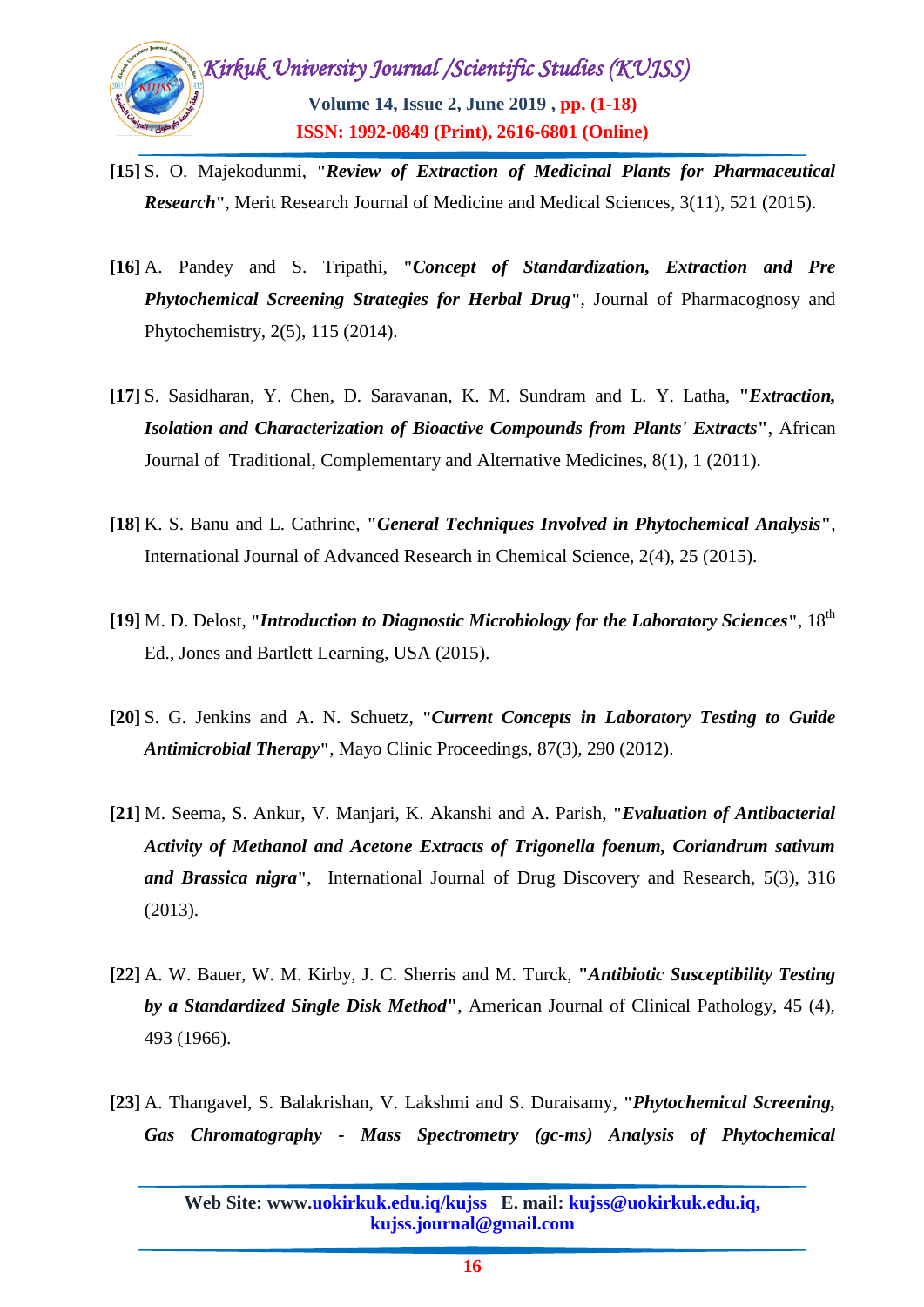

*Constituents and Antibacterial Activity of Coriandrum sativum (l) Seeds***"**, International Journal of Pharmacy and Pharmaceutical Sciences, 7(9), 153 (2015).

- **[24]** D. Keskin and S. Toroglu, **"***Studies on Antimicrobial Activities of Solvent Extracts of Different Spices***"**, Journal of Environmental Biology, 32(2), 251 (2011).
- **[25]** I. M. Oudah and Y. H. Ali, **"***Evaluation of Aqueous and Ethanolic Extraction for Coriander Seeds, Leaves and Stems and Studying their Antibacterial Activity***"**, Iraqi Scientific Journal of Nursing, 23(2), 1 (2010).
- **[26]** N. M. [Chaudhry a](https://www.ncbi.nlm.nih.gov/pubmed/?term=Chaudhry%20NM%5BAuthor%5D&cauthor=true&cauthor_uid=16935829)nd P. [Tariq,](https://www.ncbi.nlm.nih.gov/pubmed/?term=Tariq%20P%5BAuthor%5D&cauthor=true&cauthor_uid=16935829) **"***Bactericidal Activity of Black Pepper, Bay Leaf, Aniseed and Coriander Against Oral Isolates***"**, Pakistan Journal of Pharmaceutical Sciences, 19(3), 214 (2006).
- **[27]** O. S. Mahdi, **"***Evaluation of Inhibitory Activity of Extracts of Apium gravelens, Coriandrum sativum and Cuminum cyminum Against Number of Pathogenic Bacteria***"**, Kufa Journal for Veterinary Medical Sciences, 2(2), 37 (2011).
- **[28]** M. A. Ahmed, S. Ravi and P. Ghogare, **"***Studies on Antimicrobial Activity of Spices and Effect of Temperature and Ph on Its Antimicrobial Properties***"**, Journal of Pharmacy and Biological Sciences, 10(1), 99 (2015).
- **[29]** M. M. Ginovyan, **"***Effect of Heat Treatment on Antimicrobial Activity of Crude Extracts of Some Armenian Herbs***"**, Chemistry and Biology, 51(2), 113 (2017).
- **[30]** W. Shahid, R. Durrani, S. Iram, M. Durrani and F. A. Khan, **"***Antibacterial Activity in Vitro of Medicinal Plants***"**, Sky Journal of Microbiology Research, 1(2), 5 (2013).
- **[31]** V. Ratha bai and D. Kanimozhi, **"***Evaluation of Anti-Microbial Activity of Coriandrum sativum***"**, International Journal of Scientific Research and Reviews, 1(3), 1 (2012).

**Web Site: www.uokirkuk.edu.iq/kujss E. mail: kujss@uokirkuk.edu.iq, kujss.journal@gmail.com**